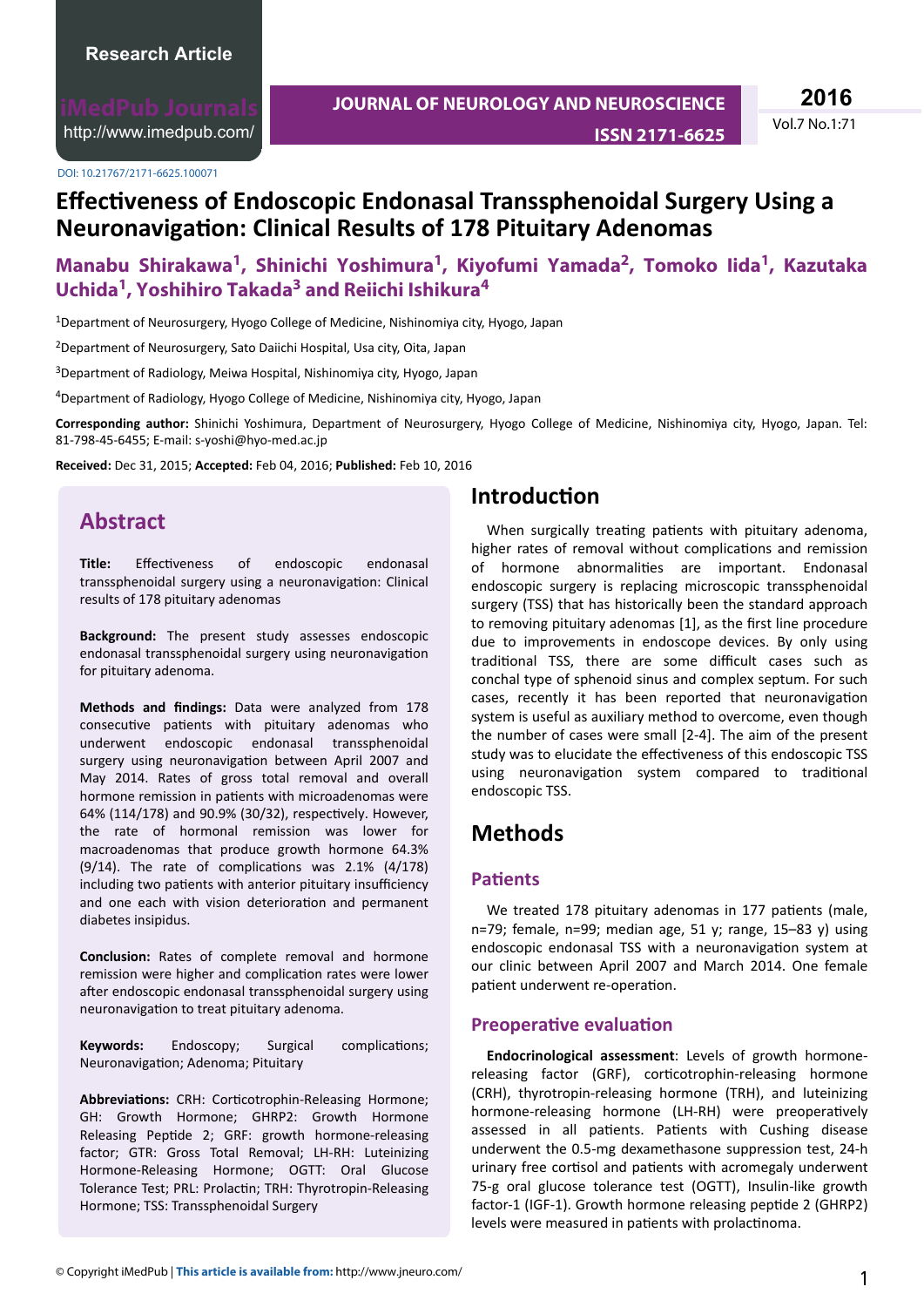Radiological assessment: All patients were assessed by magnetic resonance imaging (MRI) using a 1.5 or 3 Tesla MRI (Siemens Medical Solutions, Erlangen, Germany, Philips Medical Systems, Best, the Netherlands) with T1 and T2 weighted spin echo with and without intravenous Magnevist contrast agent (Bayer Schering Pharma AG, 0.1 mL/kg). Tumor size was classified according to maximum diameter; >10mm as macroadenoma, <10mm as microadenoma, respectively [5]. The degree of cavernous sinus invasion was evaluated using the Knosp classification [6]. The paranasal sinuses of all patients were evaluated by CT before surgical planning.

#### **Surgery**

Neuronavigation system: In this study, we used CT-based navigation system to identify bony structure rather than the carotid artery because the risk of carotid injury in relatively low in the non-extended approach. Data from 1-mm CT slices were preoperatively loaded into a Stealth Station (Medtronic Inc., Minneapolis, MN, USA) navigation system. Optical and electromagnetic sensors were affixed to the forehead for optical tracking using a headband. Random input from the body surface was merged in the registration and if insufficient, point merge was added to verify the marker (**Figure 1**).



(\*) Left internal carotid artery (†) Sellae

Figure 1 Intraoperative view. Monitors of neuronavigation and endoscopy were set side by side during the operation

**Endoscopic endonasal transsphenoidal surgery using** navigation: All patients underwent endoscopic endonasal TSS, using 0-, 30- and 70° - endoscopes (4 mm) with Endarm (Olympus, Tokyo, Japan). Patients were placed supine under general anesthesia and the neuronavigation system was positioned. Gauze soaked in 5000-fold diluted adrenaline was inserted into both sides of the nasal cavity. We approached and cut the nasal septum mucosa via the right nostril, separated the submucosa of the nasal septum from the anterior wall of the sphenoid sinus, and drilled the wall. The left natural orifice was also drilled and expanded via bilateral nasal cavities if necessary. By using the pointer of navigation system, we detected anatomical structure of sphenoid sinus. Anterior wall of sellae was enabled to be opened widely and safety. The tumor was removed via a dural incision using a ring curette or dissector under endoscopy. Functioning adenomas

were treated by extracapsular resection and non-functioning pituitary adenomas were peeled away from the normal pituitary gland under endoscopy. Thereafter, the floor of the sellae repaired in all patients using autologous bone flaps.

#### **Postoperative evaluation**

**Endocrinological assessment:** Hormones were evaluated six months after functioning adenoma resection. Hormonal remission in patients with Cushing's disease was defined as normal 24-h urinary free cortisol levels and 0.5 mg dexamethasone inhibition findings <5  $\mu$ g/dL [7-9]. Hormonal remission in patients with acromegaly was defined as GH levels after OGTT <1  $\mu$ g/dL and restoration of IGF-I levels to normal for age and sex [10-12]. Remission of prolactinoma was defined as serum PRL <10 ng/mL on the day after surgery [13],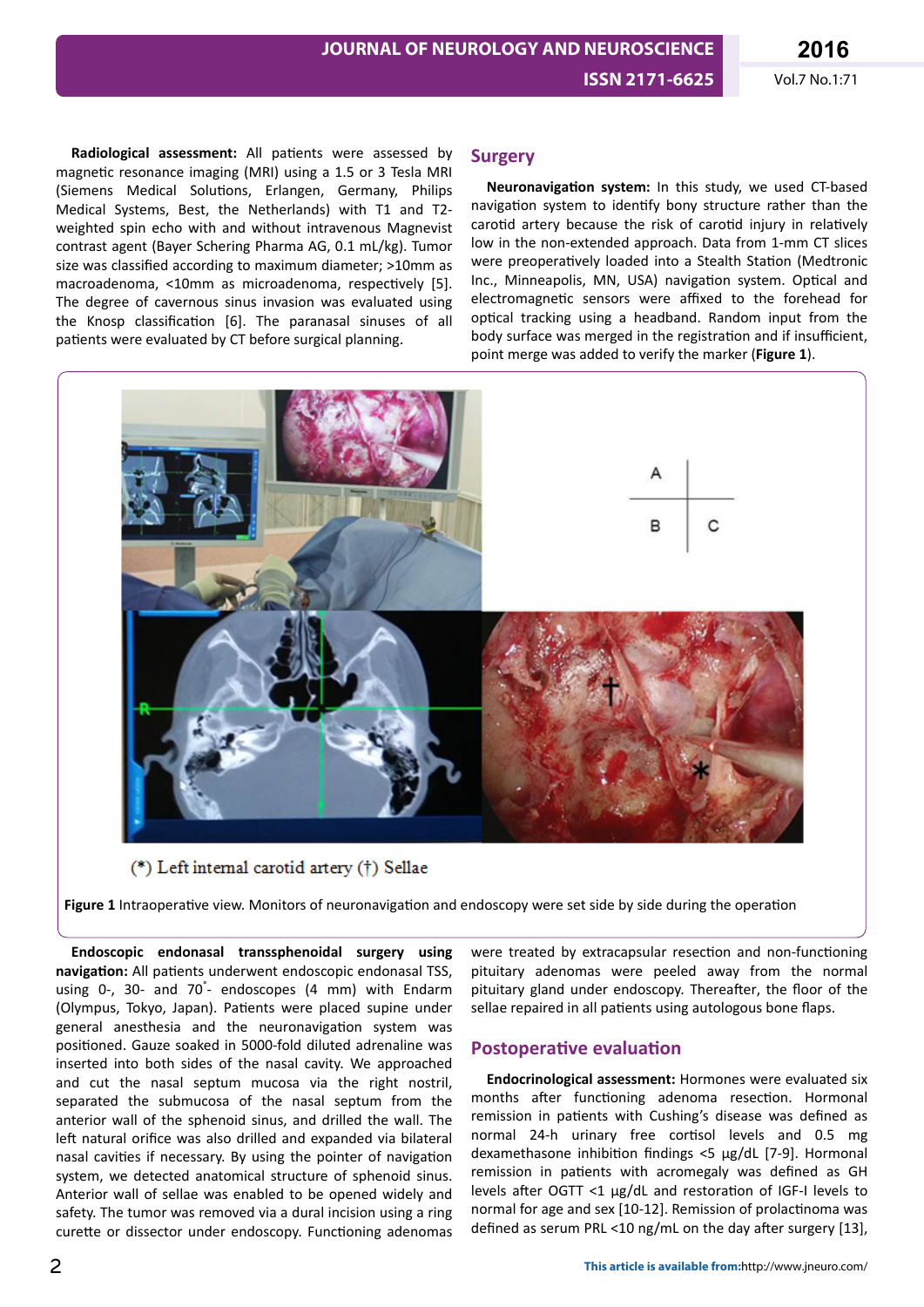and normalized at six months after the day of surgery. Damaged anterior lobe function in patients with nonfunctioning pituitary adenoma was defined as reduced pituitary hormone levels at six months after surgery.

**Radiological assessment:** Two independent radiologists evaluated brain MRI images at least three months after surgery. Gross total, subtotal and partial removal was defined as the absence of residual tumor on MRI, <20% and ≥20% remaining tumor, respectively [14].

#### **Case**

A58 year-old female was referred to our hospital with a severe headache. Brain MRI detected pituitary apoplexy and the tumor was extended to infrasellar with bone erosion. Paranasal sinuses CT showed presellar type of sphenoid sinus (**Figure 2**). Preoperative hormonal findings were normal. She underwent endoscopic endonasal TSS using neuronavigation at our clinic. Less pneumatization was found in sphenoid sinus. Using neuronavigation system, it enabled us to drill off the sellar widely and remove the tumor without injury of internal carotid artery. The pathological diagnosis was non-functioning adenoma. Hormone levels did not worsen after the procedure. Postoperative MRI confirmed total removal of the tumor.



$$
\begin{array}{c|c}\nA & B \\
\hline\nC & D\n\end{array}
$$

**Figure 2** Pre and Post MRI. A: Pre-enhanced coronal T1 weighted image. B: pre-enhanced sagittal T1 weighted image. The tumor was located in the sellae and the suprasellae. C: Post enhanced coronal T1 weighted image. D: post enhanced sagittal T1 weighted image. The tumor was removed totally.

# **Results**

Thirty-four and 73 patients had microadenomas and functioning adenomas, respectively. Among the adenomas, 10, 27, 11 and 25 produced ACTH (ACTHomas), GH (GHomas), TSH (TSHomas) and PRL (PRLomas), respectively (Table 1). Optical navigation system was used in 167 cases, and electromagnetic navigation system was used in 11 cases. Excellent identification of anterior wall of sellae, prominence of internal carotid artery, and tuberculum sellae was achieved in all cases.

#### **Table 1** Patient characteristics

| Patients, no. |
|---------------|
| 178           |
| 79/99         |
| 11            |
| 34            |
| 105           |
| 73            |
| 10            |
| 27            |
| 11            |
| 25            |
|               |
| 52            |
| 50            |
| 33            |
| 23            |
| 20            |
|               |

### **Tumor resection**

The gross total removal (GTR) rate was 64% for all resected tumors and 97% for microadenomas. The GTR of macroadenomas with Knosp grades 0, 1, 2, 3 and 4 were 95.6%, 71.1%, 60.6%, 34.8% and 0%, respectively (Table 2).

### **Hormonal remission rate**

The hormonal remission in patients with microadenomas was 100% for ACTHomas and TSHomas and 90.9% (10/12) and 92.3% (12/13) for GHomas and PRLomas, respectively (Table **3**). Hormonal remission among patients with macroadenomas was 100% (5/5), 64.3% (9/14), 58.3% (7/12) and 37.5% (3/8) in ACTHomas, GHomas, PRLomas and TSHomas, respectively (**Table 4**).

### **Complications**

Four (2.1%) patients developed complications comprising anterior pituitary insufficiency (n=2; 1.1%), visual deterioration (n=1; 0.5%) and permanent diabetes insipidus (0.5%; **Table 5**).

# **Discussion**

Rates of tumor removal and hormone remission after endoscopic endonasal TSS using neuronavigation were similar to those of previous studies, but the complication rates were lower. The recently improved quality of endoscopic sinus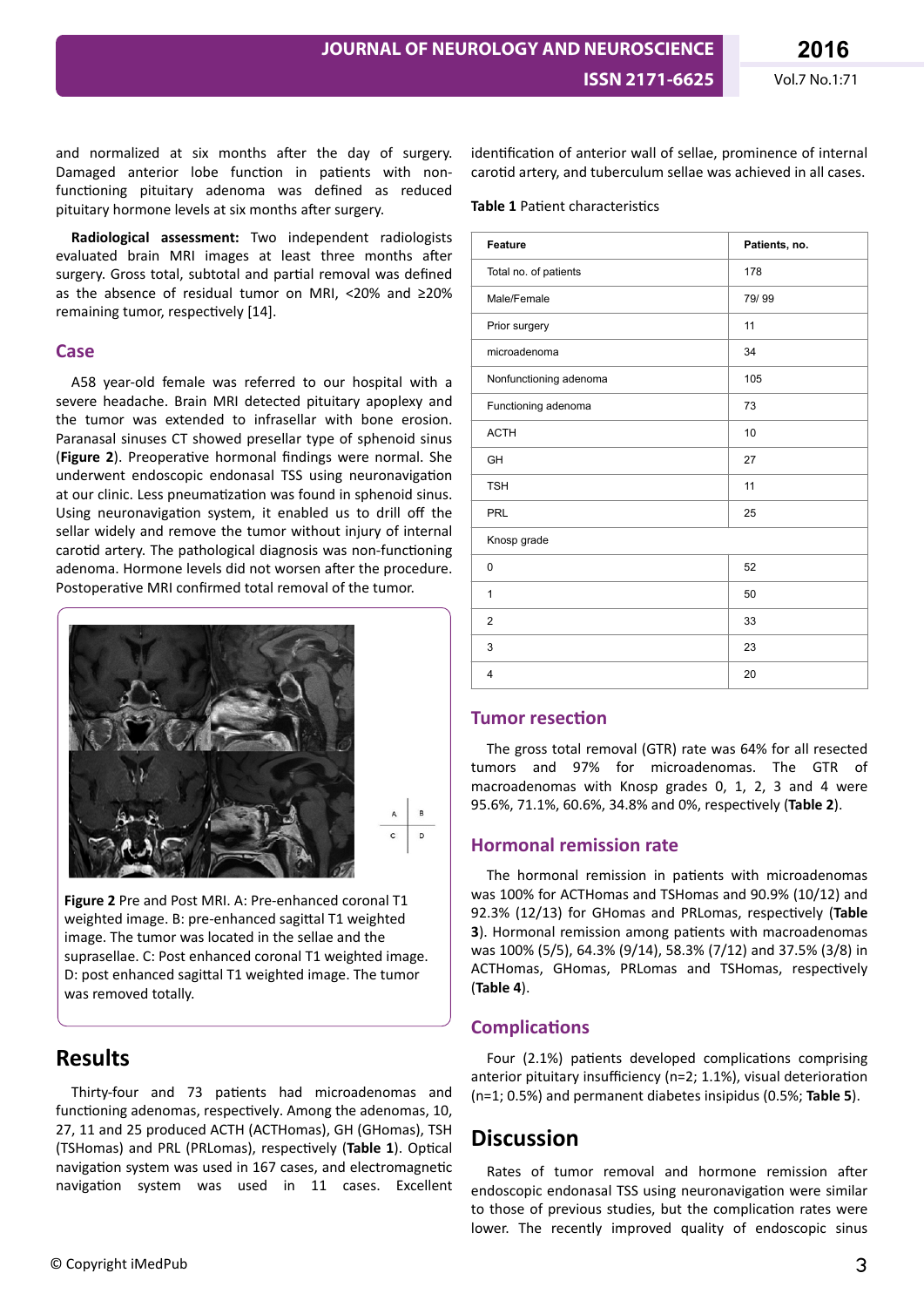surgery techniques and endoscopy have led to surgical outcomes that are similar to those of microscopic surgery and this has allowed endoscopic surgery to become the mainstream procedures for treating pituitary adenomas [1]. Endoscopic surgery confers the advantages of a less invasive approach to the sinuses and a brighter, wider surgical field of view compared with microscopic surgery. Variously angled endoscopes can be inserted into the sphenoid sinus, tumors can be removed under direct view and wider sellae lesions can be visualized by endoscopic, than by microscopic surgery [15]. However, we found that the cases of conchal type or presellar type of sphenoid sinus and the cases of complex septum were difficult to drill off its bony structures using only endoscopic system, as well as microscopic surgery. We have recently applied endoscopic TSS using navigation. Although experience with endoscopic endonasal TSS using neuronavigation has been reported [2], the effectiveness of the method has not been documented. Therefore, we determined the applicability

#### **Table 2** Tumor removal rate

of endoscopic endonasal TSS using neuronavigation in 178 pituitary adenomas.

#### **Removal rate**

The GTR rate for all tumors and for microadenomas were 64% and 97% (33/34 tumors), respectively. One residual tumor was located only in the cavernous sinus. On the other hand, macroadenomas with Knosp grades 0 to 3 were principally resected. However, most macroadenomas with Knosp grade 4 could not be completely removed because the tumor body had extended laterally in most of them (**Table 2**). Jackson et al reported a GTR rate of 79.3% and a removal rate including subtotal resection of 89% under traditional TSS [16]. Our removal rate including subtotal resection was 82%. Comparable GTR rate can be obtained by endoscopic endonasal TSS using neuronavigation compared with traditional TSS.

| <b>Tumor type</b> | No of operations | Gross total removal rate (%) | Gross total + subtotal removal rate<br>$(\%)$ |  |  |  |
|-------------------|------------------|------------------------------|-----------------------------------------------|--|--|--|
| Total             | 178              | 114 (64)                     | 146 (82)                                      |  |  |  |
| Microadenoma      | 34               | 33 (97)                      | 33 (97)                                       |  |  |  |
| Macroadenoma      | 144              | 81 (56.2)                    | 113 (78.4)                                    |  |  |  |
| Knosp grade       |                  |                              |                                               |  |  |  |
| 0                 | 23               | 22 (95.6)                    | 22 (95.6)                                     |  |  |  |
| 1                 | 45               | 32(71.1)                     | 43 (95.6)                                     |  |  |  |
| $\overline{2}$    | 33               | 20(60.6)                     | 29 (87.9)                                     |  |  |  |
| 3                 | 23               | 8(34.8)                      | 16 (69.6)                                     |  |  |  |
| 4                 | 20               | 0(0)                         | 3(15)                                         |  |  |  |

**Table 3** Hormonal remission rate (microadenoma)

| Hormone type | Patients, No | Remission rate (%) |  |  |
|--------------|--------------|--------------------|--|--|
| Total        | 32           | 30(90.9)           |  |  |
| <b>ACTH</b>  | 5            | 5(100)             |  |  |
| GH           | 11           | 10 (90.9)          |  |  |
| <b>PRL</b>   | 13           | 12 (92.3)          |  |  |
| <b>TSH</b>   | 3            | 3(100)             |  |  |

### **Hormonal remission rate**

The hormonal remission rate was ≥90% for microadenomas, whereas that for macroadenomas was lower. The rates for GHomas and PRLomas were similar and that for TSHomas was the lowest. The remission rates for ACTHomas reported by Dimopoulou et al [9] and for GHomas reported by Jane et al [10] were 69% and 60.9%, respectively. Our results were similar to these findings.

All patients with ACTHomas went into complete hormone remission after resection, possibly because of a relationship with Knosp grades 0-2 that were relatively low, whereas the Knosp grades of half of the GHomas were 3-4, which was relatively high.

**Table 4** Surgical remission rate (macroadenoma)

| Hormone type | Patients, No | Remission rate (%) |  |  |
|--------------|--------------|--------------------|--|--|
| Total        | 39           | 24 (61.5)          |  |  |
| <b>ACTH</b>  | 5            | 5(100)             |  |  |
| GH           | 14           | 9(64.3)            |  |  |
| PRL          | 12           | 7(58.3)            |  |  |
| <b>TSH</b>   | 8            | 3(37.5)            |  |  |

### **Complications**

Our total complication rate was 2.1%, and did not include major perioperative complications such as death or damage to the carotid artery. The reported complication rates of TSS are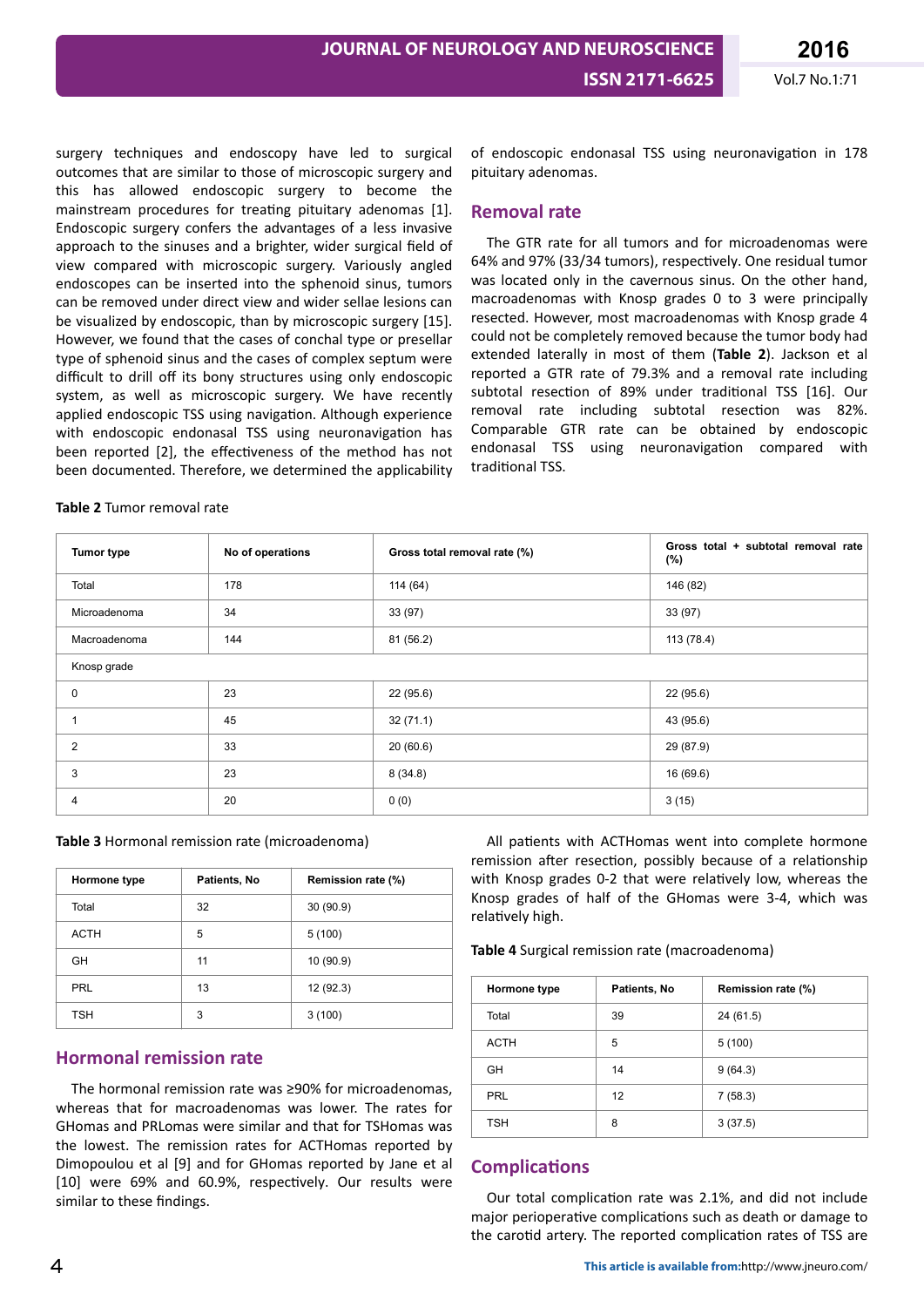9.1%, 23.4% and 22.1% [1,14,16], which are far higher than ours. Damage to the carotid artery leads to serious complications (Table 6). Cappabianca et al and Gondim et al reported carotid artery injury rates of  $0.7% -0.9%$  [14,16]. Preventing such damage might thus be one advantage of endoscopic TSS with navigation [17].

One report has indicated CSF leakage in 3.5% of patients who underwent traditional TSS [18]. However, none of our patients developed serious CSF leakage. We used the navigation system as much as possible after opening the sellae floor and better visibility enabled appropriate and straightforward repair of the sellae.

### **Advantages of using navigation system**

There are several advantages of navigation system. First, it can identify the bony anatomical structure of the sphenoidal sinus cavity, which enables to create sellae floor bone window safely and widely [19,20], without any injuries of internal carotid artery. Therefore, CT-based navigation system was applied in this study. Second, one of other advantages is that the system can confirm the relationship between tumor and around structure timely and precisely. Thus, the tumor can be removed more safely. Those above advantages may have led our good results, which removal rate was same to traditional TSS with less complications, in this study.

### **Limitation**

We reported the effectiveness of endoscopic TSS using neuronavigation system for pituitary adenoma in this study.

Table 6 Comparison of complication between published series

However, our study may have a selection bias because the patients suitable for endoscopic approach might be selectively introduced to our hospital. Therefore, challenging cases like giant pituitary adenoma was not included in this study. Also, this was a retrospective, single-center analysis and the number of patients was relatively small. Therefore, a comparison with standard microscopic approach in a prospective fashion with a large number of patients might be necessary to determine the real effect of endoscopic TSS using neuronavigation in the future.

**Table 5** Surgical complications

| <b>Complications analysis</b>    | <b>Number of patients</b> | Rate (%) |  |
|----------------------------------|---------------------------|----------|--|
| Anterior pituitary insufficiency | $\overline{2}$            | 1.1%     |  |
| Vision deterioration             | 1                         | 0.5%     |  |
| Cerebrospinal fluid leak         | 0                         | $0\%$    |  |
| Permanent diabetes insipidus     | 1                         | 0.5%     |  |
| Meningitis                       | 0                         | $0\%$    |  |
| Post operative hematoma          | 0                         | 0%       |  |
| Carotid artery injury            | 0                         | $0\%$    |  |
| Death                            | 0                         | 0%       |  |
| Opthalmoplegia                   | 0                         | $0\%$    |  |
| Total                            | 4                         | 2.1%     |  |

|                       | year          | cases | Total<br>() | <b>CSF</b><br>leakage<br>$\left( \right)$ | Meningitis ()  | Cranial<br>nerve<br>disturbance () | Injury<br>of ICA<br>$\left( \right)$ | Hemorrhagic<br>complication<br>$\left( \right)$ | DI<br>()                 | Pituitary<br>dysfunction () |
|-----------------------|---------------|-------|-------------|-------------------------------------------|----------------|------------------------------------|--------------------------------------|-------------------------------------------------|--------------------------|-----------------------------|
| Helene, et al         | 2002-2<br>011 | 506   | 9.1         | 4.7                                       | $\overline{c}$ | $\overline{2}$                     | 0.4                                  | 1.2                                             | $\overline{\phantom{a}}$ | ٠                           |
| Dehdashti, et al      | 2004-2<br>007 | 200   | 9           | 3.5                                       | ٠              | 0                                  | $\mathbf 0$                          | 0.5                                             |                          | 3                           |
| Gondim J A, et al     | 1998-2<br>009 | 301   | 23.4        | 2.6                                       | 0.6            | 0.3                                | 0.9                                  | 0.3                                             | 6.3                      | 11.6                        |
| Cappabianca, et<br>al | 1997-2<br>001 | 146   | 22.1        | 2.1                                       | 0.7            | 0.7                                | 0.7                                  | 0.7                                             | 3.5                      | 13.7                        |
| Present study         | 2007-2<br>013 | 178   | 2.1         | 0                                         | $\mathbf 0$    | 0.5                                | 0                                    | $\mathbf 0$                                     | 0.5                      | 1.1                         |

# **Conclusion**

The outcomes are favorable and complication rates are lower after surgical treatment of pituitary adenomas using endoscopic endonasal TSS with navigation.

# **Conflicts of Interest Disclosure**

None of the authors has any conflicts of interest to disclose.

## **References**

- Halvorsen H, Ramm-Pettersen J, Josefsen R, Rønning P, Reinlie S, et al. (2014) Surgical complications after transsphenoidal microscopic and endoscopic surgery for pituitary adenoma: a consecutive series of 506 procedures. Acta Neurochir (Wien) 156: 441-449.
- 2. Eboli P, Shafa B, Mayberg M (2011) Intraoperative computed tomography registration and electromagnetic neuronavigation